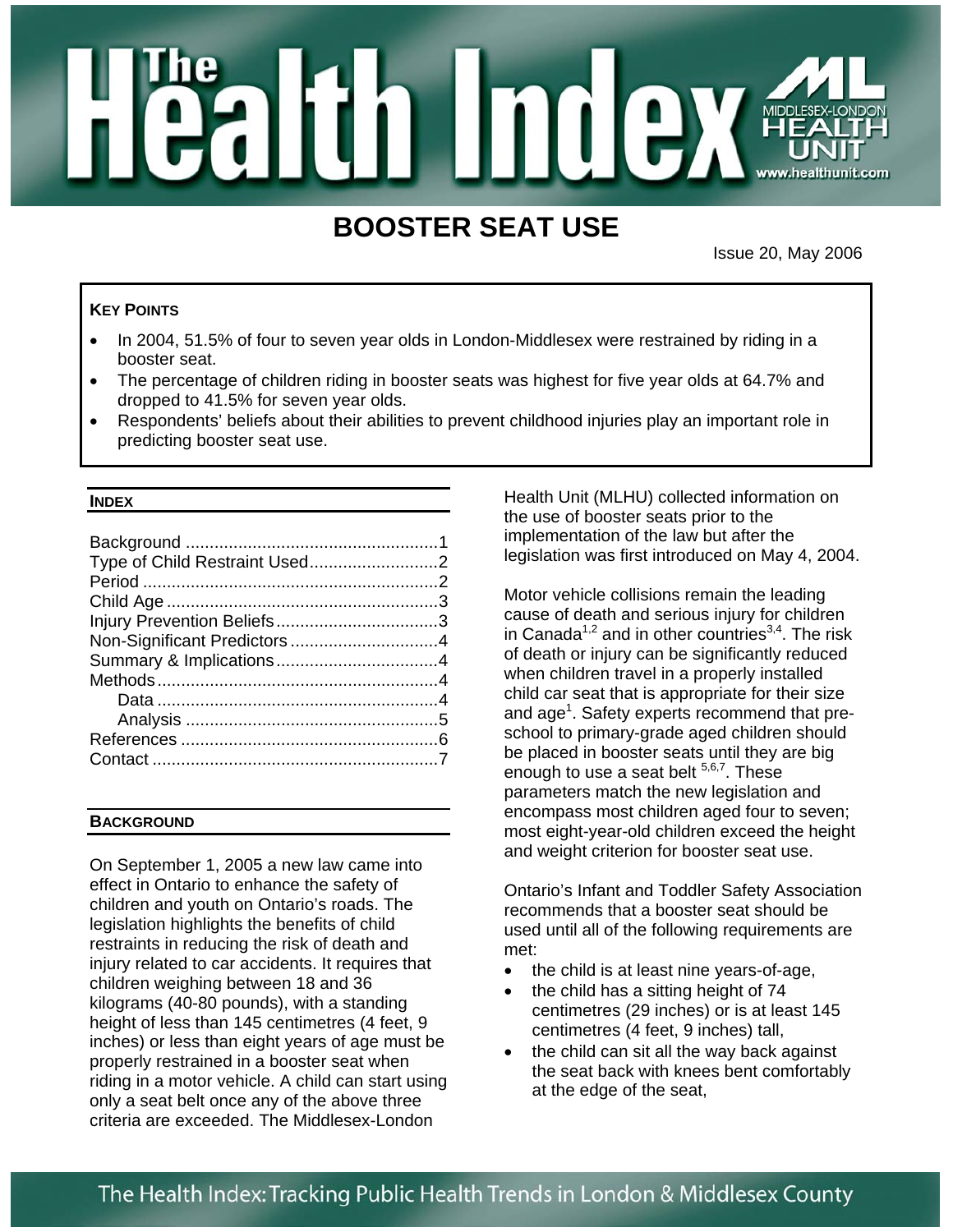- the lap belt rests across the upper thighs, the shoulder belt is centered on the shoulder and chest, and
- the child can stay seated like this for the whole trip<sup>8</sup>.

It is well recognized that using a booster seat is an effective injury prevention strategy<sup> $1,6,7$ </sup>. Although research recommending that children should use booster seats until they weigh at least 36 kilograms (80 pounds) has been around for more than a decade, there is plenty of evidence that many children are prematurely moved into adult seat belts that do not fit them properly<sup>9,10</sup>. A Safe Kids Canada survey found that in 2004, only about 28 percent of parents of children age four to nine indicated that they used booster seats<sup>1</sup>. Children in seat belts alone are 3.5 times more likely to incur a significant injury and 4.2 times more likely to have significant head injury when involved in a motor vehicle crash, compared to children of the same age in booster seats<sup>6</sup>. The premature use of seat belts can cause life-threatening spinal cord injuries or serious injuries to vital organs, the so-called "seat belt syndrome"1 .

There are numerous organizations whose mandate is to promote child safety. Historically public health has played a strong role in promoting child safety. All public health units in Ontario are required to implement Ontario Ministry of Health and Long-Term Care's (MOHLTC) Mandatory Health Programs and Service Guidelines $11$ . One of these quidelines calls for the reduction in the rate of injuries caused by cycling crashes and motorized vehicle crashes that lead to hospitalization or death by 20 percent by the year 2010.

This Health Index describes the percentage of children between the ages of four and seven who usually travel in a booster seat in the City of London and Middlesex County, as well as discusses factors predictive of proper child restraint. The Parent Survey-2004, a health survey supported by the Middlesex-London Health Unit, asked adults in Middlesex-London how children in their household usually travel in a car. The booster seat module was designed to assess readiness for the new Ontario booster seat law and to provide a

baseline for future local goal setting. The data on booster seat use were collected for eight months, from May to December 2004. Further information is provided in the Methods section.

# **TYPE OF CHILD RESTRAINT USED**

According to the Parent Survey-2004, 51.5% (±5.3%) of respondents in London and Middlesex County indicated that they usually use a booster seat when travelling in a car with a child between the ages of four and seven (see Figure 1). In other words, half of the children were restrained by the recommended child restraint device appropriate for their age. Figure 1 indicates that almost one third (28.8% ±4.8%) of restraint misuse was attributable to premature graduation to an adult seat belt. Another 19.8% (±4.2%) of children were reported to be still using car seats with a harness, despite exceeding recommended age limits.



□ Car Seat ■ Booster Seat ■ Seat Belt Only

Source: Parent Survey-2004

#### **PERIOD**

The Parent Survey-2004 began collecting the booster seat data at the same time Ontario introduced the new booster seat legislation but prior to when the law came into effect. Since the data were collected in a series of "waves" on a monthly basis, the data structure allowed for the analysis of booster seat use over time. As indicated in Figure 2, in the first four months after the introduction of the booster seat legislation (May-August), 47.9% (±8.2%) of the four to seven year olds were reported to ride in booster seats. Over the next four months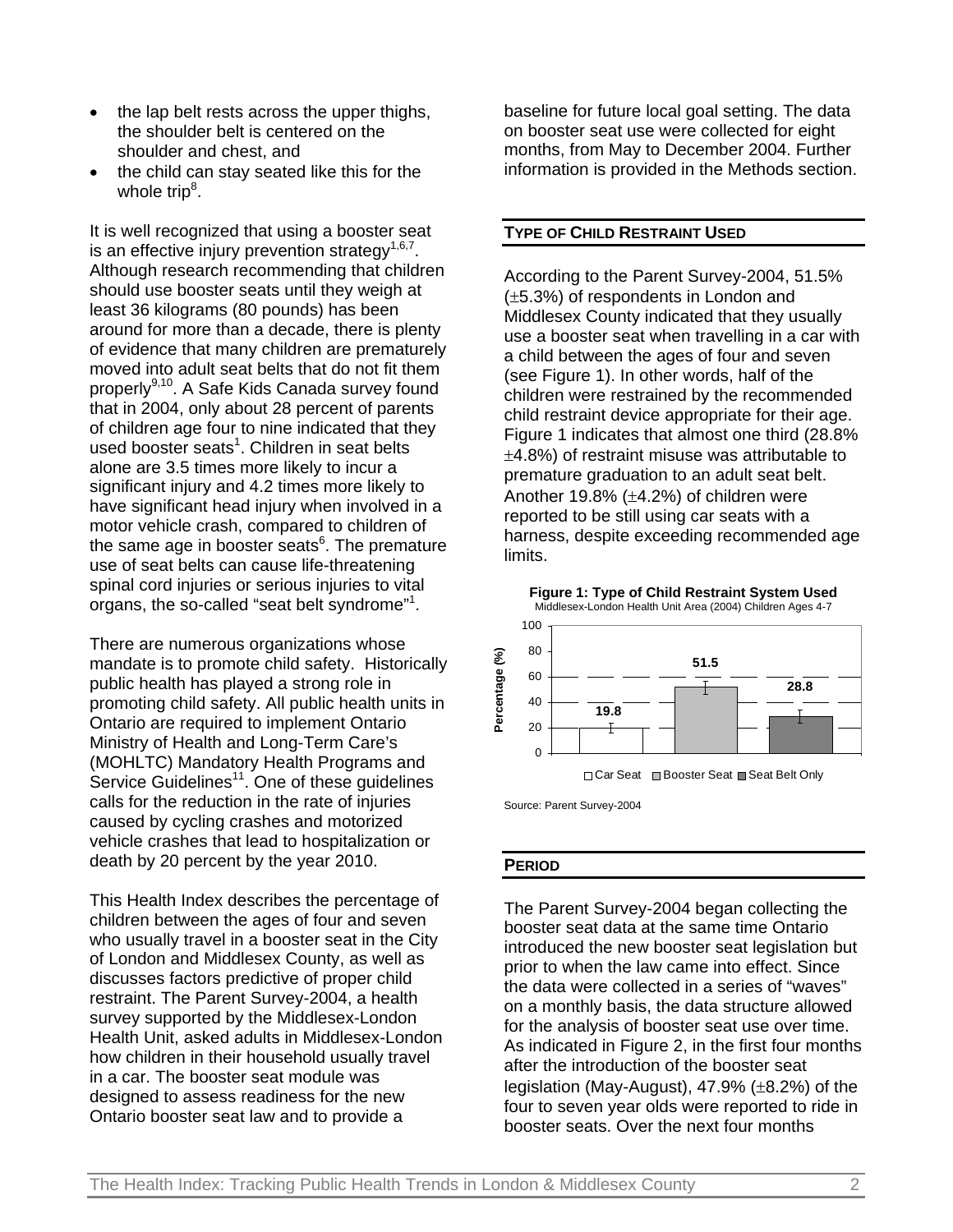(September-December), the overall percentage of booster seat users increased by six percent to 54.0% (±6.9%). Primarily due to the small sample size, there was no statistically significant difference in the rate of booster seat use between the two time periods (p>0.05). However, the increasing use of booster seats may suggest a positive trend towards proper child restraint.

#### **Figure 2: Type of Child Restraint System Used by Period**

Middlesex-London Health Unit Area (2004) Children Ages 4-7



**Car Seat Booster Seat Seat Belt Only**

Source: Parent Survey-2004

#### **CHILD AGE**

There were substantial and statistically significant differences in the type of child restraint system used by child age. The results presented in Figure 3 indicate that booster seat use was highest among five-year-olds (64.7%  $\pm$ 10.2%). Then, it declined up to the age of seven  $(41.5\% \pm 10.0\%)$ , as some of the children were prematurely graduated to adult seat belts. Among the four year olds, 42.2% (±10.6%) of children were reported to use a booster seat when travelling in a car while an additional 48.2%  $(\pm 10.7%)$  used a car seat with a harness strap. Depending on their weight and height, some children aged four may be considered to be correctly restrained if they use a car seat. Figure 3 shows that among children aged four to seven, the percentage of children using only a seat belt increases with the child's age and it was reported to be as high as  $52.1\%$  ( $\pm$ 10.1%) for seven year olds. Depending on their weight and height, some children aged seven may be considered to be correctly restrained if they use a seat belt.

#### **Figure 3: Type of Child Restraint System Used by Child Age**

Middlesex-London Health Unit Area (2004) Children Ages 4-7



**Car Seat Booster Seat Seat Belt Only**

Source: Parent Survey-2004

#### **INJURY PREVENTION BELIEFS**

Figure 4 illustrates the use of booster seats by respondents' perception of their ability to prevent childhood injury. It shows that among respondents who believed that injuries to children are completely preventable, a significantly larger proportion of children were riding in booster seats  $(63.2\% \pm 11.2\%)$  than in car seats or seat belts  $(36.8\% \pm 11.2\%)$ . Among respondents who indicated that injuries to children are somewhat or very preventable, there was no statistically significant difference between the proportion of children who were using booster seats  $(48.4\% \pm 5.3\%)$  and the proportion of children using car seats or seat belts  $(51.6\% \pm 5.3\%)$ .



**Figure 4: Booster Seat Use**

**Car Seat/Seat Belt Booster Seat**

Source: Parent Survey-2004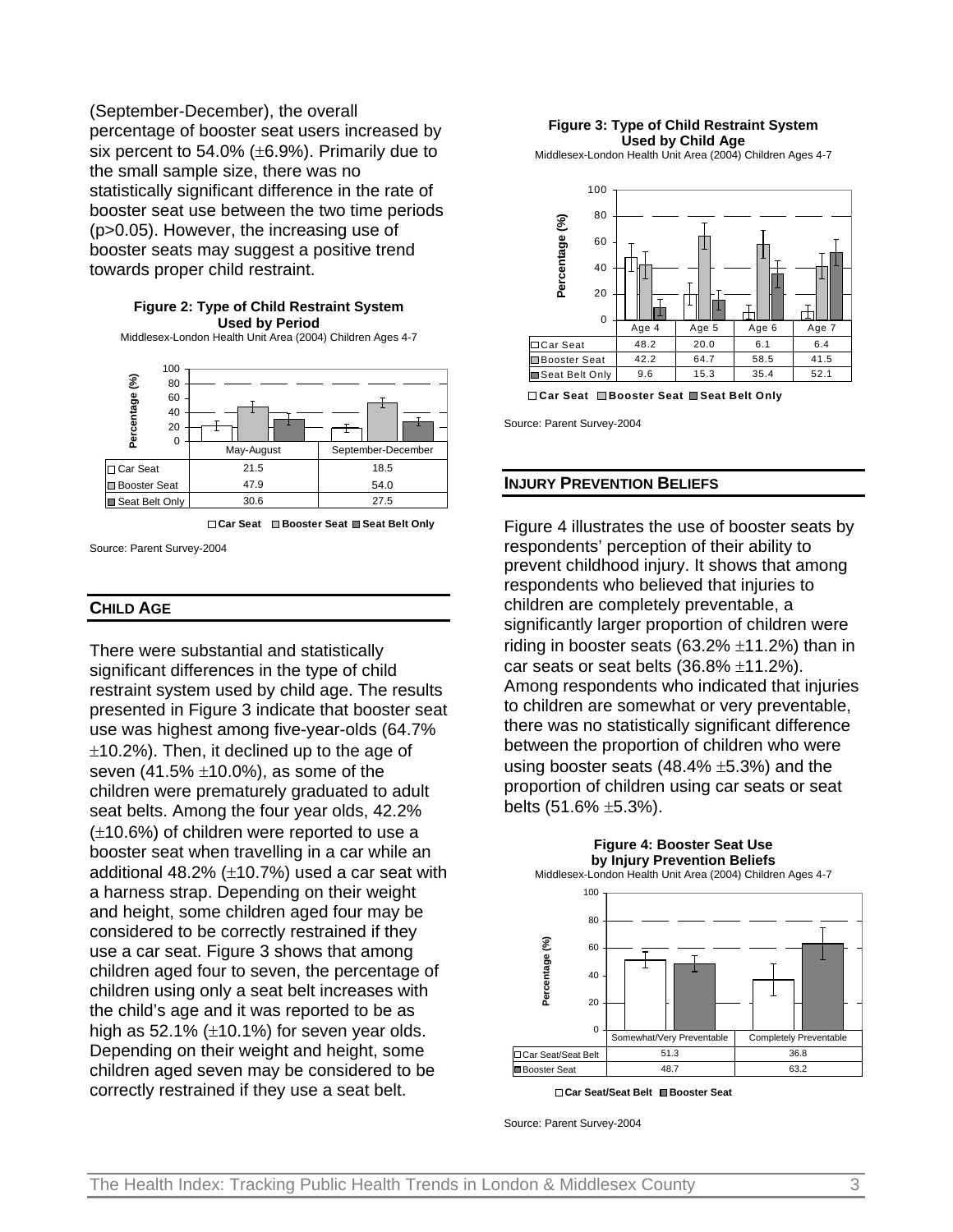# **NON-SIGNIFICANT PREDICTORS**

Data from the Parent Survey-2004 indicate that booster seat use remained relatively steady when various socio-economic factors were considered including household income and respondent's level of educational attainment. Similarly, booster seat use was found to be unrelated to respondent's age. Finally, there were no significant differences in booster seat use between respondents living in the City of London (50.5%  $\pm$ 5.9%) and those residing in the Middlesex County (55.1% ±11.7%).

# **SUMMARY AND IMPLICATIONS**

One of the key results reported in this Health Index is that booster seat use decreases considerably with child's age. Although the majority of five and six year olds were reported to ride in booster seats, there were substantially less seven year olds reported to use booster seats.

Past studies indicate that increasing use of booster seats among older children may constitute a significant challenge<sup>12</sup>. For instance, parents of older children may be confident that their children are safely restrained with adult seat belts $13$ . Thus an important step in reducing the risk of childhood injuries due to motor vehicle crashes involves encouraging parents of older children to adhere to the best practice in the area of child restraint system use. In particular, booster seat campaigns should clearly state weight, height, and age requirements as many parents tend to transfer their older children to adult seat belts prematurely. There is also some evidence that many older children mistakenly believe that booster seats are only for younger children $12$ . Hence, it is important for public health advocates to consider child attitudes towards booster seats in their information campaigns.

This Health Index highlights the need for the ongoing public information campaigns regarding child injury awareness. The results reported in this study suggest that adults' incorrect beliefs about their ability to prevent childhood injury pose an important barrier to

booster seat use. Respondents who indicated that injuries to children are somewhat or very preventable were no more likely to use booster seats than other child restraint devices. Respondents who indicated that injuries to children are completely preventable on the other hand were more likely to use booster seats than car seats or seat belts. An education campaign on adults' attitudes toward child injury prevention may play an important role in increasing booster seat use, and possibly an overall increase in child safety.

At the time when the Parent Survey-2004 data were collected (May-December, 2004), Ontario's law required that only children up to four years of age be restrained in a child safety seat while children over 18 kilograms (40 pounds) were allowed to wear an adult seat belt. Previous studies indicate that parents rely on the law as a guideline on how to properly restrain their children<sup>14,15</sup>. In one study, for instance, parents pointed to the implementation of the booster seat law as the strongest incentive for booster seat use <sup>11</sup>. The new law that came into effect on September 1, 2005 and the accompanying regulations are expected to constitute a critical step towards the goal of keeping children safer while travelling in motor vehicles. In particular, it is expected that the widespread media attention about booster seats that was launched before the enactment of the law in September 2005, has already affected the overall rate in booster seat usage. Analysis of the RRFSS 2005 booster seat data and the Parent Survey 2006 booster seat data both collected by MLHU should be conducted to further monitor the impact of the legislation.

# **METHODS**

# **Data**

The results presented in this Health Index are based on the Parent Survey-2004. The purpose of this survey was to monitor public awareness of a range of issues specific to parenting. Data were collected for the Middlesex-London Health Unit by the Institute of Social Research, York University. Data on booster seat use were collected from May 8,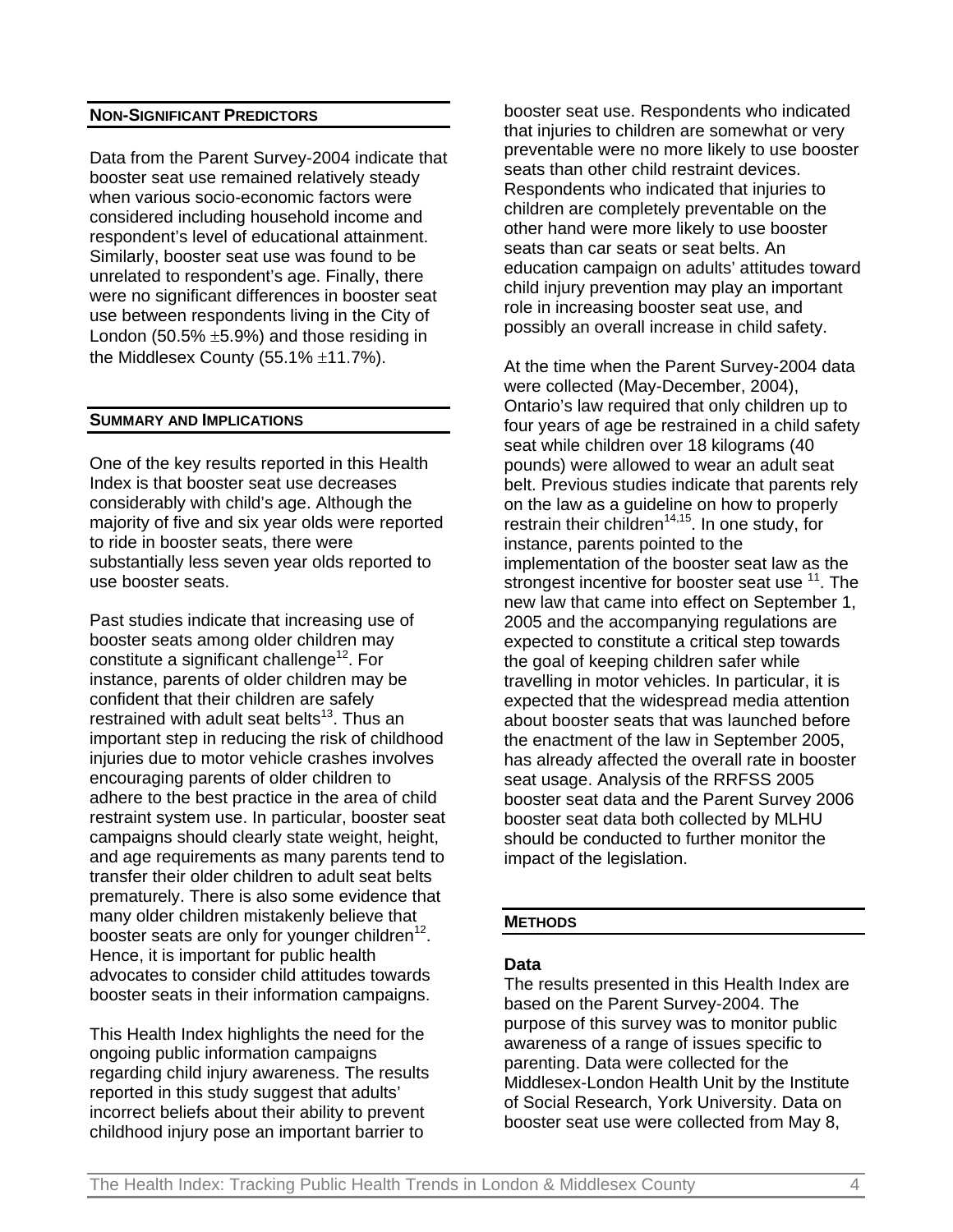2004 to December 5, 2004 in a series of "waves" of monthly telephone surveys of adults aged 18 and older who indicated that they take care of a child between the ages of four and eleven. Households were selected randomly from a list of households with telephones in the City of London and Middlesex County. As booster seat use may be unique to a specific child, respondents who identified that there is more than one child between the ages of four and eleven in the household were asked to identify the child that had the most recent birthday. The booster seat module was then asked in relationship to that randomly identified "index" child. A total of 706 respondents were administered the booster seat module.

For the purposes of this study, only those respondents who answered the booster seat question in relationship to a child between four and seven years of age were selected. For the Parent Survey-2004 there were 355 respondents who indicated that at least one of the residents in their households was a child between the ages of four and seven years. Respondents were excluded from the analysis if they did not provide a valid response to the booster seat question or if they answered "don't know" to that question. A final sample of 346 from the Parent Survey-2004 were used in the analysis of the booster seat module. Respondents were asked the following multiple choice question on the type of child restraint they use: "Which of the following best describes how your child usually travels in a car or other vehicle: (1) with no seat belt and not in a car seat, (2) with a seat belt only, (3) with a booster seat and seat belt, or (4) in a car seat with harness straps?" Readers are referred to the RRFSS website at www.rrfss.ca for a full itemization of the questions in the booster seat module.

# **Analysis**

Results are analyzed using standards outlined by RRFSS Manual of Operations. Statistically significant differences in proportions of booster seat use are reported when p<0.05. Bar charts with error bars illustrating 95% confidence intervals were also provided. No household weights were applied.

The following predictors of booster seat use were employed in this Heath Index:

- *Period* the data on booster seat use were collected from May 2004 to December 2004 in a series of "waves" of monthly telephone surveys. The whole period of data collection was divided into two phases: (1) "May-August 2004" and "September-December 2004".
- *Child's age*  it was measured on a continuous scale in one-year intervals. Only children 4-7 years old were included in the final analysis.
- *Respondent's age* respondents were divided into two age cohorts: (1) 'Younger respondents' – respondents aged of 18.0 and older and less than 35.0 (39.0%); and (2) 'Older respondents' – respondents aged of 35.0 and older (61.0%).
- *Respondent's educational attainment –* respondents were divided into two groups based on the highest level of education they obtained: (1) 'Less than collage/university' (35.9%) and (2) 'College/university degree' (64.1%). The data collection for this variable began in July 2004 and therefore approximately one third of the sample was excluded for the specific analysis using this variable.
- *Household income* respondents were categorized into three groups based on their household income before taxes for the annual year prior to the survey: (1) 'Low income' - \$39,999 or less (23.7%); (2) "Midincome" - from \$40,000 to \$79,999 (31.2%); and (3) 'High income' - \$80,000 and above (32.7). Respondents who did not provide response to this question were treated as a separate category: (4) 'Missing' (12.4%).
- *Injury prevention beliefs* perception of the ability to prevent childhood injuries was assessed by the question: "Generally would you say injuries to children are: (1) somewhat preventable (25.5%), (2) very preventable (54.8%), and (3) completely preventable (19.7%)."
- *Geography* region was divided into two areas: (1) the City of London and (2) the County of Middlesex. The City of London residents include all those respondents who identified that they live in London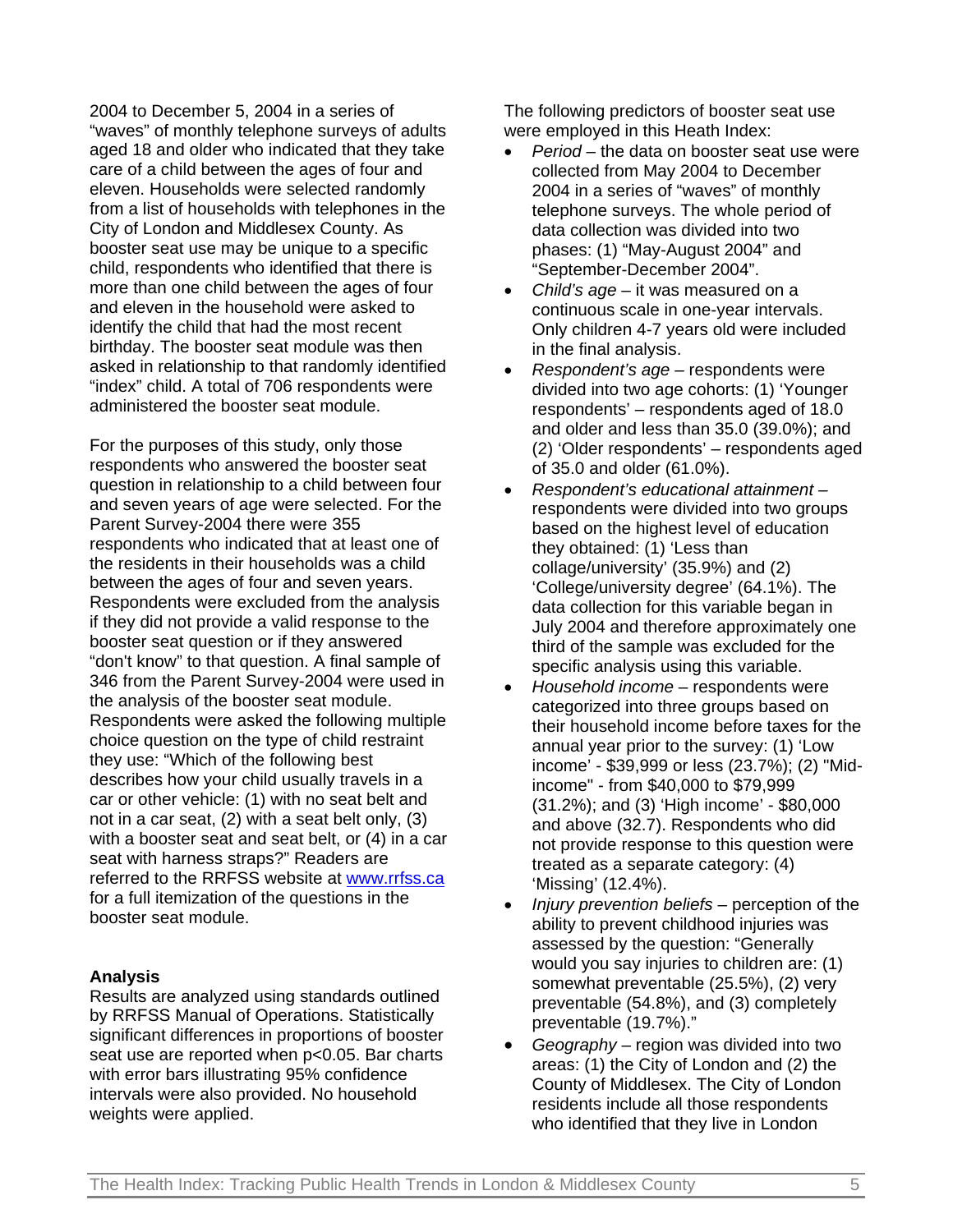(80.0%). All other respondents were included in the Middlesex County category (20.0%).

# **REFERENCES**

- 1. Safe Kids Canada. 2004. *Booster Seat Use in Canada: A National Challenge.* Toronto: Safe Kids Canada.
- 2. Canadian Institute of Child Health. 2000. *The Health of Canada's Children: A CICH Profile.* Ottawa: Canadian Institute of Child Health.
- 3. Centers for Disease Control. 2000. *Working to Prevent and Control Injury in the United State: Fact Book for the Year 2000.* Atlanta, GA: US Department of Health and Human Services.
- 4. United Nations Children's Fund. 2001. *A League Table of Child Deaths by Injury in Rich Nations.* Florence, Italy: United Nations Children's Fund.
- 5. American Academy of Paediatrics. 2005. *Car Safety Seats: A Guide for Families*. URL: http://www.aap.org/family/carseatguide.htm. Accessed: February 7, 2006.
- 6. Winston, F.K, D.R. Durbin, M.J. Kallan, and E.K. Moll . 2000. "The danger of premature graduation to seat belts for young children." *Pediatrics* (105):1179–83.
- 7. National Highway Traffic Safety Administration. 2005. *Best Practices for Promoting Booster Seat Use.* [URL] http://nhtsa.dot.gov/CPS/promote/index.htm. Accessed: February 7, 2006.
- 8. Infant and Toddler Safety Association. 2005. *Booster Seats: Frequently Asked Questions.* [URL] http://nbdhu.on.ca/en/Clinics/car\_seat\_clinic\_files/boosterFAQ4.pdf. Accessed: February 7, 2006.
- 9. Transport Canada. 1998. *Child Restraint Use in Canada: 1997 Survey Data.* [URL] http://www.tc.gc.ca/roadsafety/tp2436/cl9804/menu\_e.htm. Accessed: February 7, 2006.
- 10. Ramsey, A., E. Simpson, and F.P. Rivera. 2000. "Booster seat use and reasons for nonuse." *Pediatrics* (106): e20-e24.
- 11. Ontario Ministry of Health and Long Term Care. 1997. *Mandatory Health Programs and Service Guidelines*. [URL] http://www.health.gov.on.ca/english/providers/pub/pubhealth/manprog/mhp.pdf. Accessed: February 7, 2006.
- 12. Ebel, B.E., T.D. Koepsell, E.E. Bennett, and F.P. Rivara. 2003. "Too small for a seatbelt: Predictors of booster seat use by child passengers." *Pediatrics* (111): 323-327.
- 13. Apsler, R., S.W. Formica, A.F. Rosenthal, and K. Robinson. 2003. "Increases in booster seat use among children of low income families and variation with age." *Injury Prevention* (9): 322-5.
- 14. Lee, J.W., K. Fitzgerald, and B.E. Ebel. 2003. "Lessons for increasing awareness and use of booster seats in a Latino community." *Injury Prevention* (9): 268-9.